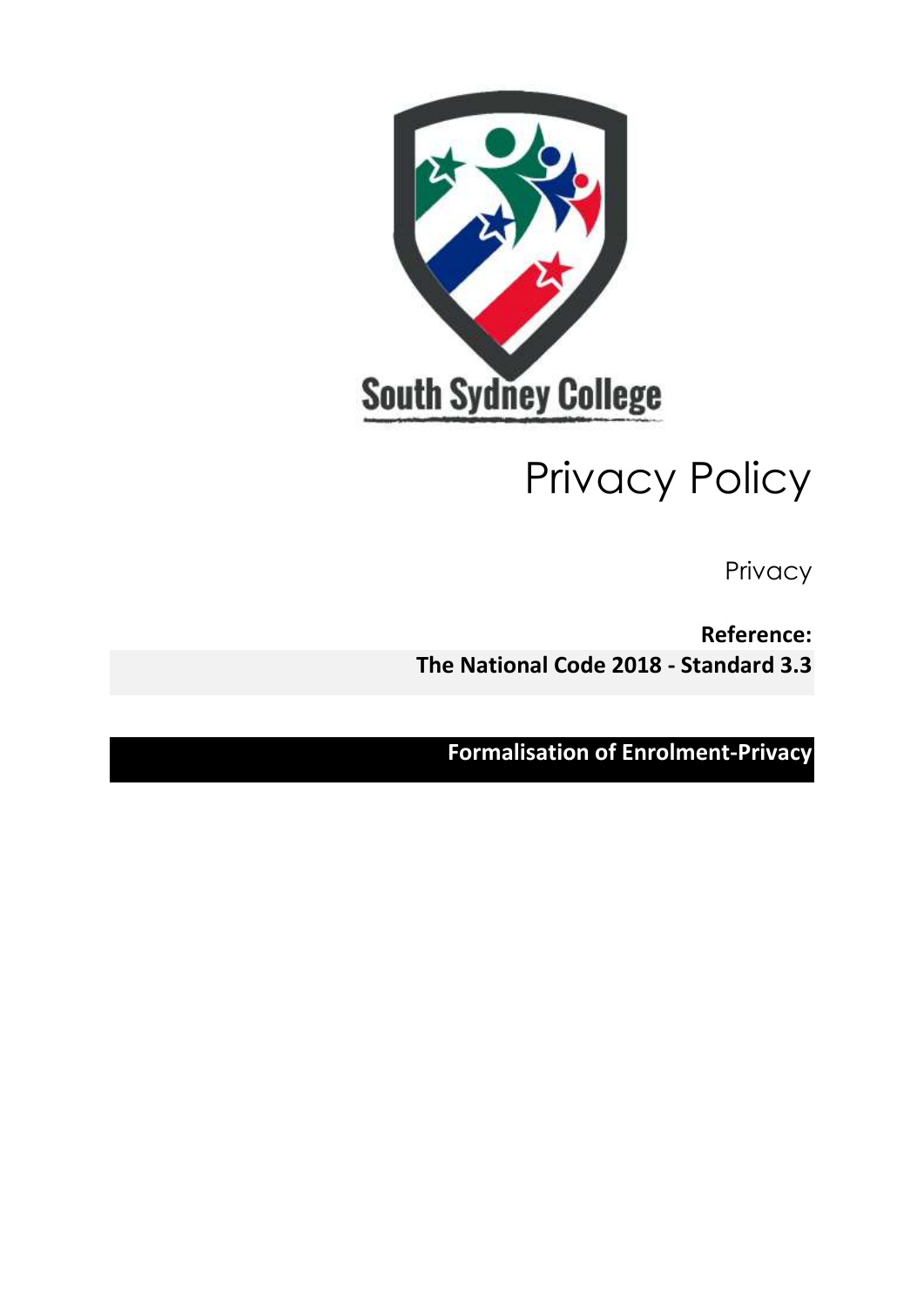

# VERSION HISTORY

| <b>Policy Owner:</b>        |           |                                                |                              | Principal |                          |         |
|-----------------------------|-----------|------------------------------------------------|------------------------------|-----------|--------------------------|---------|
| <b>Document Management:</b> |           |                                                |                              | Principal |                          |         |
| File:                       |           |                                                | POL SS16 Privacy Policy v1.0 |           |                          |         |
| Last Updated on:            |           |                                                | 09/2018                      |           | <b>Next Review Date:</b> | 09/2019 |
|                             |           |                                                |                              |           |                          |         |
| Number                      | Dates     |                                                | Changes summary              |           |                          |         |
|                             |           |                                                |                              |           |                          |         |
|                             |           |                                                |                              |           |                          |         |
|                             |           |                                                |                              |           |                          |         |
| v1.0                        | September |                                                | National Code 2018           |           |                          |         |
|                             | 2018      | Review and update as per internal audit report |                              |           |                          |         |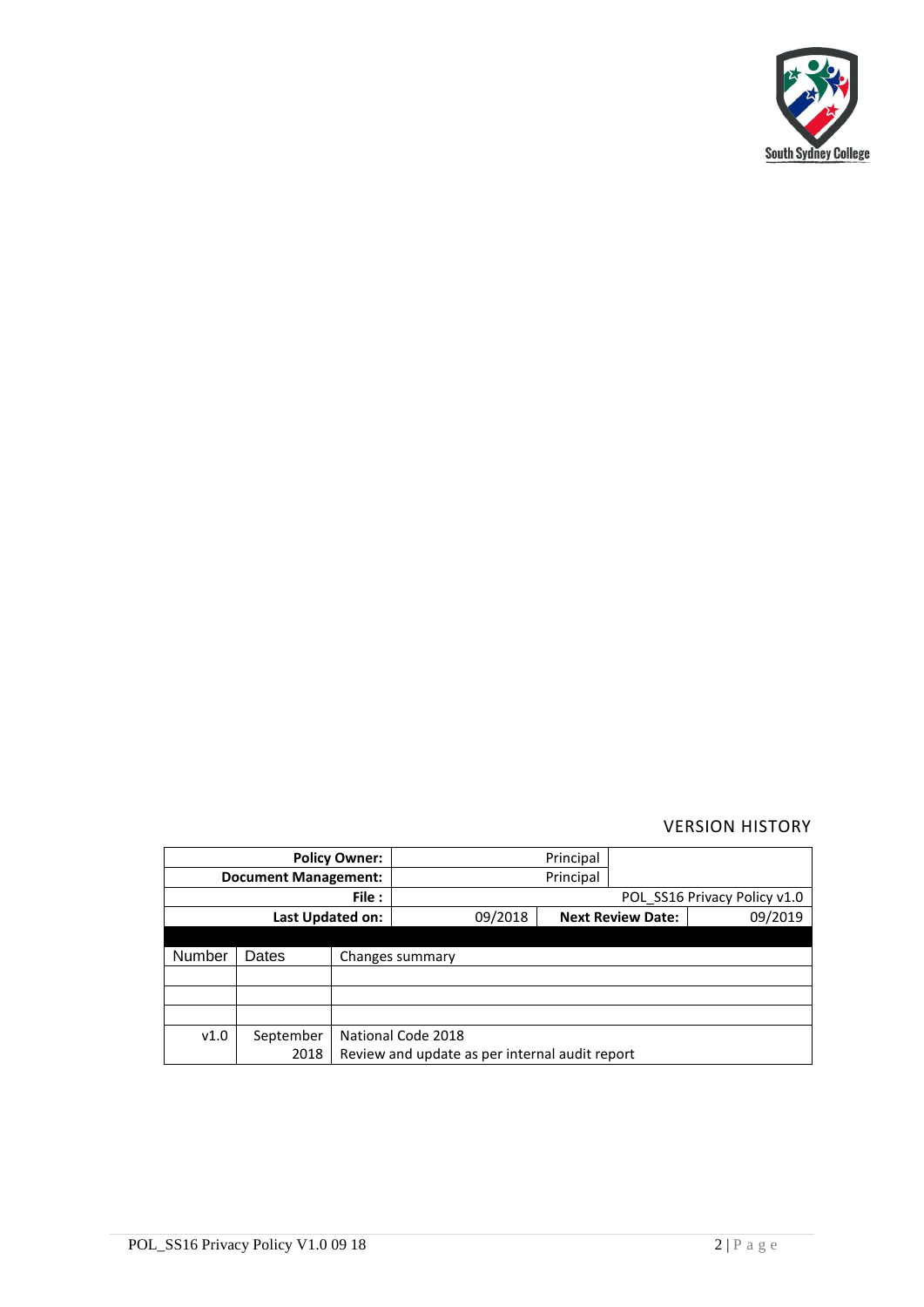

## **Purpose**

South Sydney College (SSC) is committed to providing all stakeholders with the highest levels of professional service. The purpose of this Privacy Policy is to communicate to you how we manage, collect, deal with, protect and allow access to personal information in accordance with the *Privacy Act 1988 (Cth) (the Privacy Act)* and the *Australian Privacy Principles (the APPs).* We understand the importance placed on the privacy of your personal information. SSC will endeavour to make you aware of the contents of this Privacy Policy before or as soon as reasonably practicable after collecting any personal information about you.

## **Application of the Policy**

This Privacy Policy applies to our management of the personal information of our students, agents and prospective employees. This Privacy Policy does not apply to our acts and practices which relate directly to the employee records of our current and former employees.

The policy forms part of all SSC agreements, contracts and business practices which involve collection and/or management of personal information.

Why do we collect, hold, use and disclose personal information?

We collect, hold, use and disclose personal information for the following purposes:

- to process applications for study and work; and
- as is reasonably necessary and convenient for our business' functions and activities.

Unless otherwise provided by law, we will not collect, hold, use or disclose sensitive information without your consent.

If you would like to access any of our services on an anonymous basis or by using a pseudonym, please tell us. However, we will require you to identify yourself if:

- 1. we are required by law to deal with individuals who have identified themselves; or
- 2. it is impracticable for us to deal with you if you do not identify yourself or elect to use a pseudonym.

Please be aware that your request to be anonymous or to use a pseudonym may affect our ability to provide you with the requested goods and/or services.

#### **What kind of personal information do we collect and use?**

The nature and extent of personal information that we collect varies depending on your particular interaction with us and the nature of our functions and activities.

Personal information that we commonly collect, hold, use and disclose could include your name, position, date of birth, current address, facsimile numbers, email address, telephone numbers, tax file number, education details, English language proficiency, health or disability information (where relevant) racial or ethical origin, Australian Business Number, bank details, emergency contact person, business references, financial details, details about your business, drivers licence number and preferred means of contact, professional and academic credentials, hobbies and interests and government related identifiers.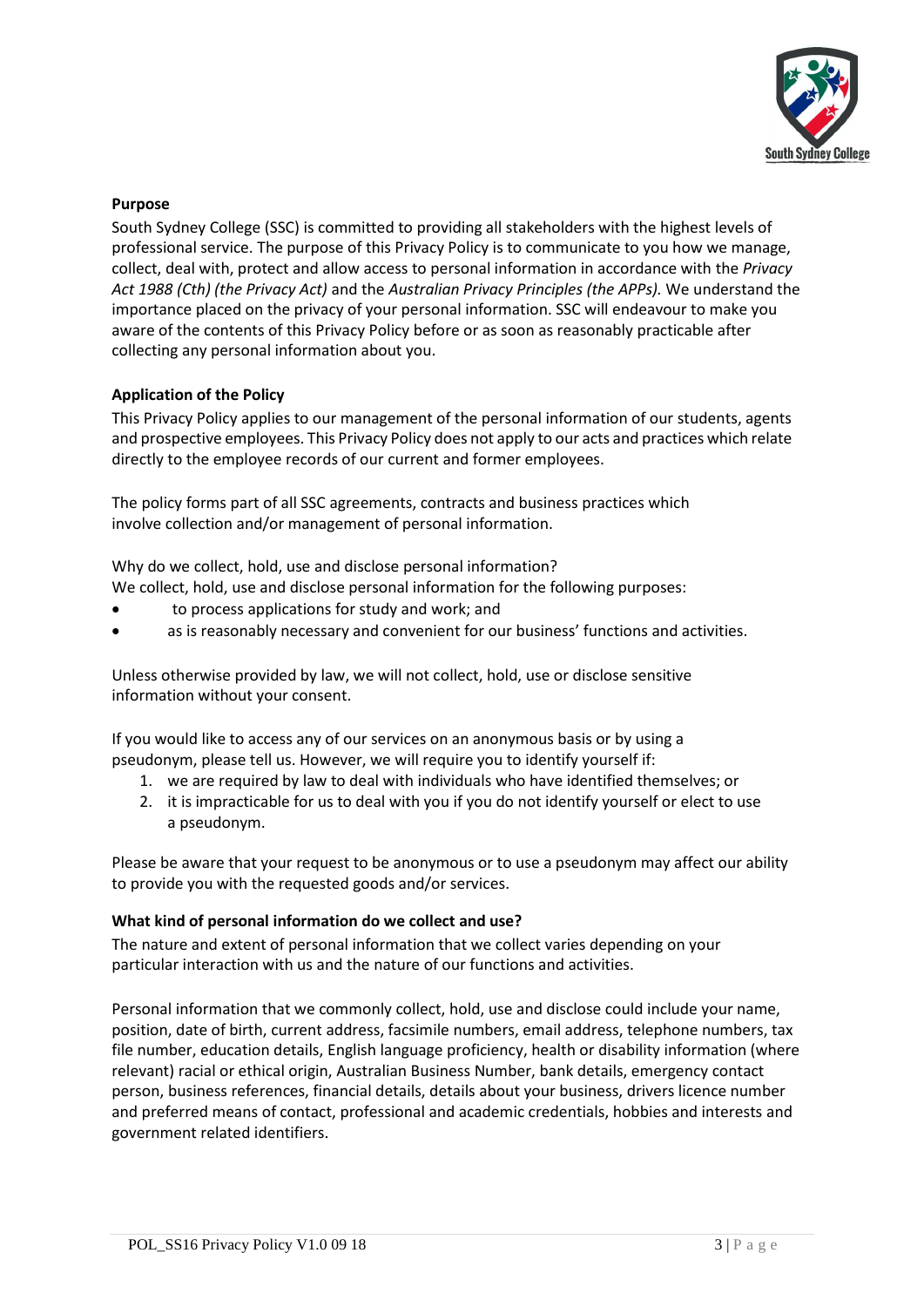

# **How do we collect and hold personal information?**

Where possible, we will collect personal information directly from you. We collect information through various means, including education agents, interviews, appointments, forms, surveys, applications and questionnaires (whether in hardcopy or electronic format, including information submitted via our website or other electronic means). If you feel that the information that we are requesting, either on our forms or in our discussions with you, is not information that you wish to provide, please feel free to raise this with us.

In some situations, we may also obtain personal information about you from a third party source. If we collect information about you in this way, we will take reasonable steps to contact you and ensure that you are aware of the purposes for which we are collecting your personal information and the organisations to which we may disclose your information, subject to any exceptions under the *Privacy Act.*

If we receive unsolicited personal information about you that we could not have collected in accordance with this Privacy Policy and the *Privacy Act,* we will within a reasonable period, destroy or de-identify such information received.

#### **When do we use and disclose your personal information?**

We will only use and disclose your personal information:

- if we get your consent; or
- for purposes which are related to the purposes for which the information was collected,
- in accordance with this Privacy Policy and the Privacy Act,

For the purposes referred to in this Privacy Policy, we may disclose your personal information to other parties including:

- your referees;
- your former employers;
- your education providers;
- credit agencies;
- our professional advisors, including our accountants, auditors and lawyers;
- our Related Entities and Related Bodies Corporate (as those terms are defined in
- the *Corporations Act 2001* (Cth)); and
- our employees, contractors and suppliers;
- Professional membership agencies;

• Disclosure to government agencies with responsibility for administering and regulating education providers in Australia, such as the Australian Skills Quality Authority (ASQA) and the Tuition Protection Services (TPS) and disclosure to government agencies with responsibility for administering immigration and student visa arrangements (including disclosure of suspected breaches of student visa conditions).

We will only use or disclose your personal information for the purposes of direct marketing if:

- we collected the information from you;
- it is reasonable in the circumstances to expect that we would use or disclose the information for direct marketing purposes;

• we provide you with a simply means to 'opt-out' of direct marketing communications from us; and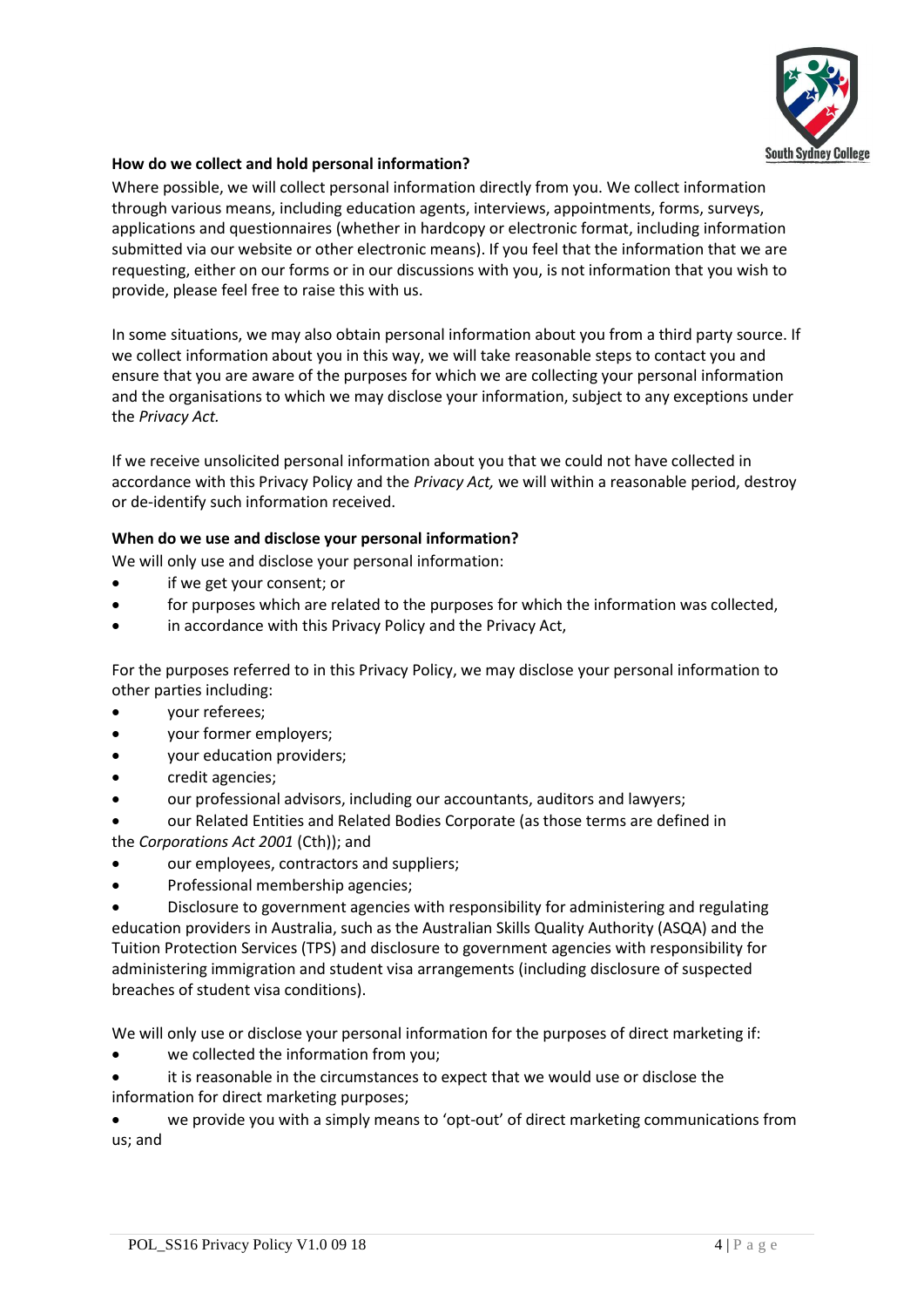

• you have not elected to 'opt-out' from receiving such direct marketing communications from us.

# **Do we send information overseas?**

It is likely that we will disclose personal information to overseas recipients and it is not practicable for us to specify the countries in which overseas recipients of personal information are located.

If we disclose your personal information to overseas recipients, we will take reasonable steps to ensure that such recipients do not breach the Privacy Act and the APPs unless:

- we believe that the overseas recipient is subject to a law that has the same effect of protecting personal information in a way that, overall, is at least substantially similar to the way in which the Privacy Act and the APPs protect personal information and there are mechanisms available for you to access to take action to enforce that protection of law; or
- we obtain your express consent to the disclosure of personal information to overseas recipients.

Access to and correction of your personal information You have a right to access your personal information.

We are not obliged to allow access to your personal information if:

- we reasonably believe that giving access would pose a serious threat to the life, health or safety of any individual, or to public health or public safety;
- giving access would have an unreasonable impact on the privacy of other individuals;
- the request for access is frivolous or vexatious;
- the information relates to existing or anticipated legal proceedings between you and us and would not ordinarily be accessible by the discovery process in such proceedings;
- giving access would reveal our intentions in relation to negotiations with you in a way that would prejudice those negotiations;
- giving access would be unlawful;
- denying access is required or authorised by or under an Australian law or a court/tribunal order;
- we have reason to suspect that unlawful activity, or misconduct of a serious nature relating to our functions or activities has been, is being or may be engaged in and giving access would be likely to prejudice the taking of appropriate action in relation to the matter;
- giving access would be likely to prejudice one or more enforcement related activities conducted by, or on behalf of, an enforcement body; or
- giving access would reveal internal evaluative information in connection with a commercially sensitive decision-making process.

We will also take reasonable steps to correct personal information to ensure that, having regard to the purpose for which it is held, it is accurate, up-to-date, complete, relevant and not misleading if:

- we are satisfied the information is inaccurate, out-of-date, incomplete,
- irrelevant or misleading, having regard to a purpose for which it is held; or
- you request us to correct the information.

If you make a request for access to or correction of personal information, we will:

• respond to your request within a reasonable period; and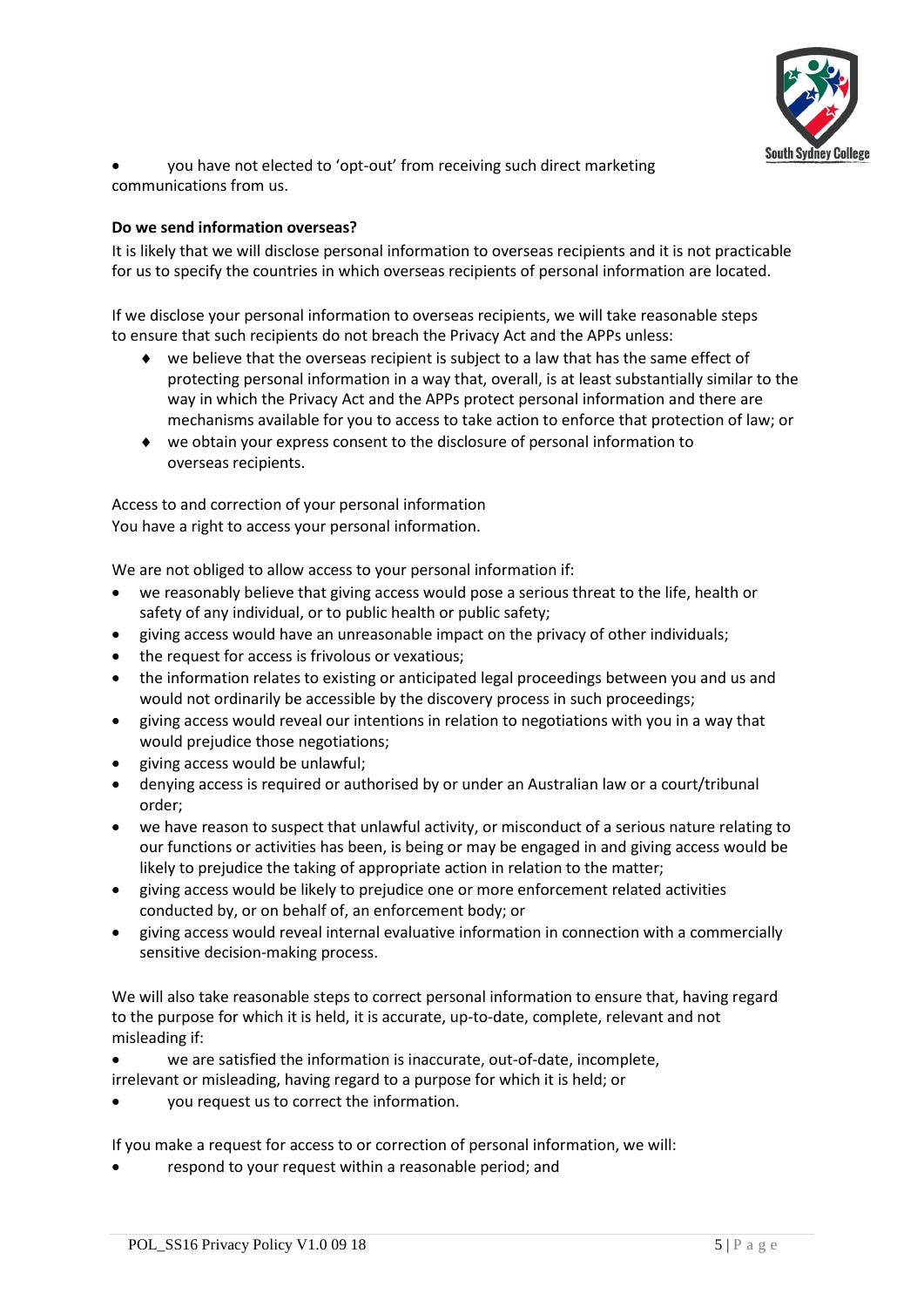

- if reasonable and practicable, give access to or correct the information in the manner requested.
- If we refuse to give access to the personal information because of an exception or in the manner requested by you, we will give you a written notice that sets out at a minimum:
- our reasons for the refusal (to the extent it is reasonable to do so); and
- the mechanisms available to complain about the refusal.

If we refuse a request to correct personal information, we will:

- give you a written notice setting out the reasons for the refusal and how you may make a complaint; and
- take reasonable steps to associate a statement with personal information it refuses to correct;

We reserve the right to charge you reasonable expenses for providing access or making a correction to personal information, for example, a fee for photocopying any information requested by you. If we charge you for giving access or making a correction to your personal information, such charges must:

- not be excessive; and
- not apply to the making of the request for access or correction to personal information.

Nothing in this Privacy Policy replaces other informal or legal procedures by which an individual can be provided with access to or to correct personal information.

# **Integrity of your personal information**

We will take reasonable steps to:

- 1. ensure that the personal information that we collect is accurate, up to date and complete;
- 2. ensure that the personal information that we hold, use or disclose is, with regard to the relevant purpose, accurate, up to date, complete and relevant; and
- 3. secure your personal information.

We will take reasonable steps to protect personal information from:

- ◆ misuse, interference and loss; and
- unauthorised access, modification or disclosure.

We will take reasonable steps to destroy or de-identify personal information that we hold if we no longer need the information for the primary purpose for which the information was collected and we are not otherwise required by law to retain the information.

# **Complaints**

Individuals may make a complaint if they believe SSC has mishandled their personal information.

The following must be reported to the CEO (listed below):

- concerns that the personal information contained in a record of a client,
- stakeholder's may have been mishandled;
- any complaints/allegations about a breach of privacy;

• all privacy-related matters referred from the Privacy Commissioner within the Office of the Australian Information Commissioner.